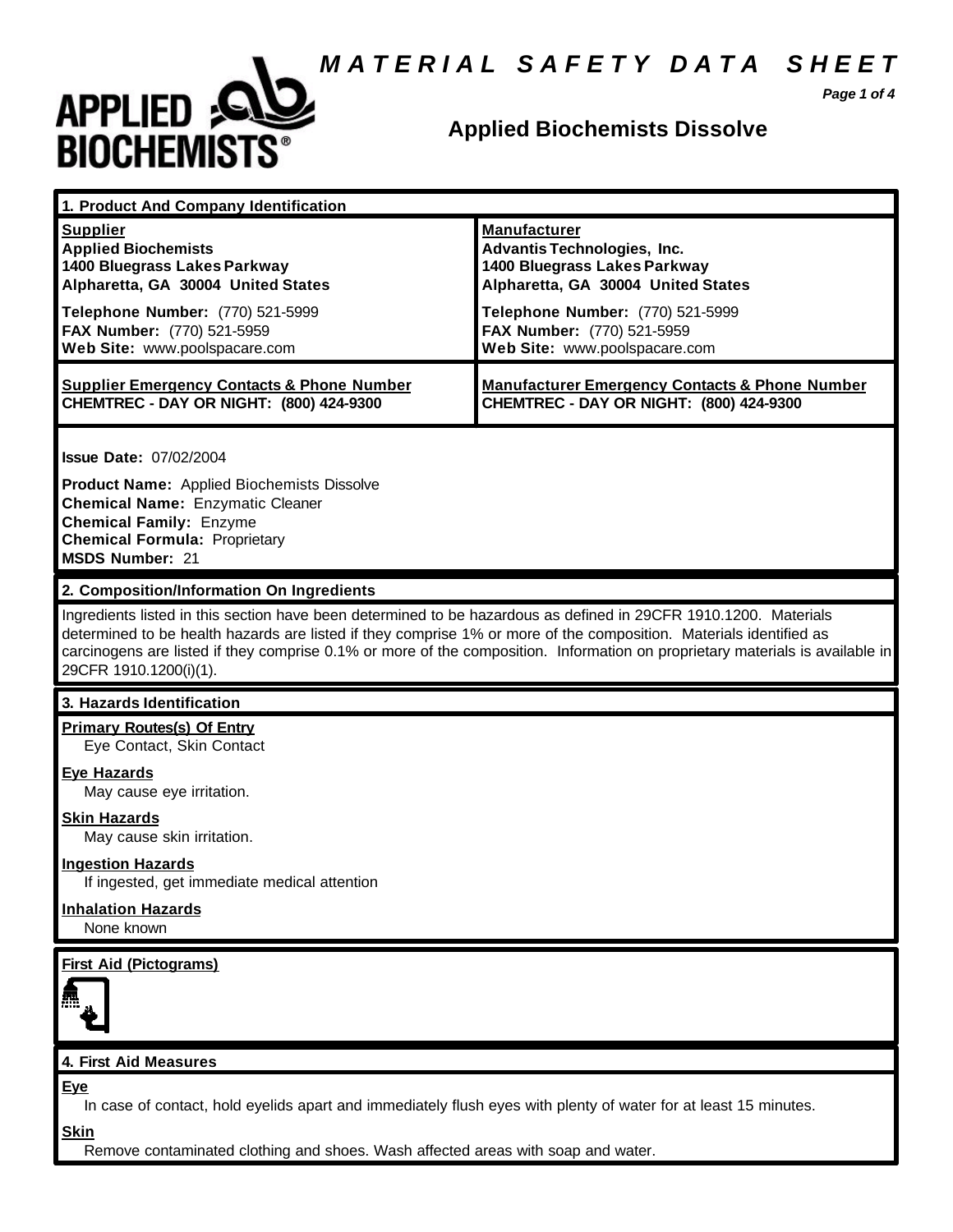# *M A T E R I A L S A F E T Y D A T A S H E E T Page 2 of 4*

### **Applied Biochemists Dissolve**

# **4. First Aid Measures - Continued Ingestion** DO NOT INDUCE VOMITING. Drink large amounts of water. Contact a physician or poison control. **Inhalation** No known hazard **Fire Fighting (Pictograms) 5. Fire Fighting Measures Flash Point:** n/a °F **Extinguishing Media** Use the appropriate extinguishing media for the surrounding fire. **Fire Fighting Instructions** Firefighters should wear self-contained breathing apparatus and full protective gear. **6. Accidental Release Measures** Clean up spill immediately. Contain and/or absorb spill with inert material (e.g. sand, vermiculite). **7. Handling And Storage Handling And Storage Precautions** Keep out of reach of children. Store material in a cool and dry place. **Storage Precautions** Keep out of reach of children. Store in a cool dry place. **Work/Hygienic Practices** Use safe chemical handling procedures suitable for the hazards presented by this material. **Protective Clothing (Pictograms) 8. Exposure Controls/Personal Protection Engineering Controls** Local exhaust acceptable. Special exhaust not required **Eye/Face Protection** Safety glasses with side shields or goggles. **Skin Protection** Chemical-resistant gloves.

**Respiratory Protection** None normally required.

#### **9. Physical And Chemical Properties**

**Appearance**

Clear yellow liquid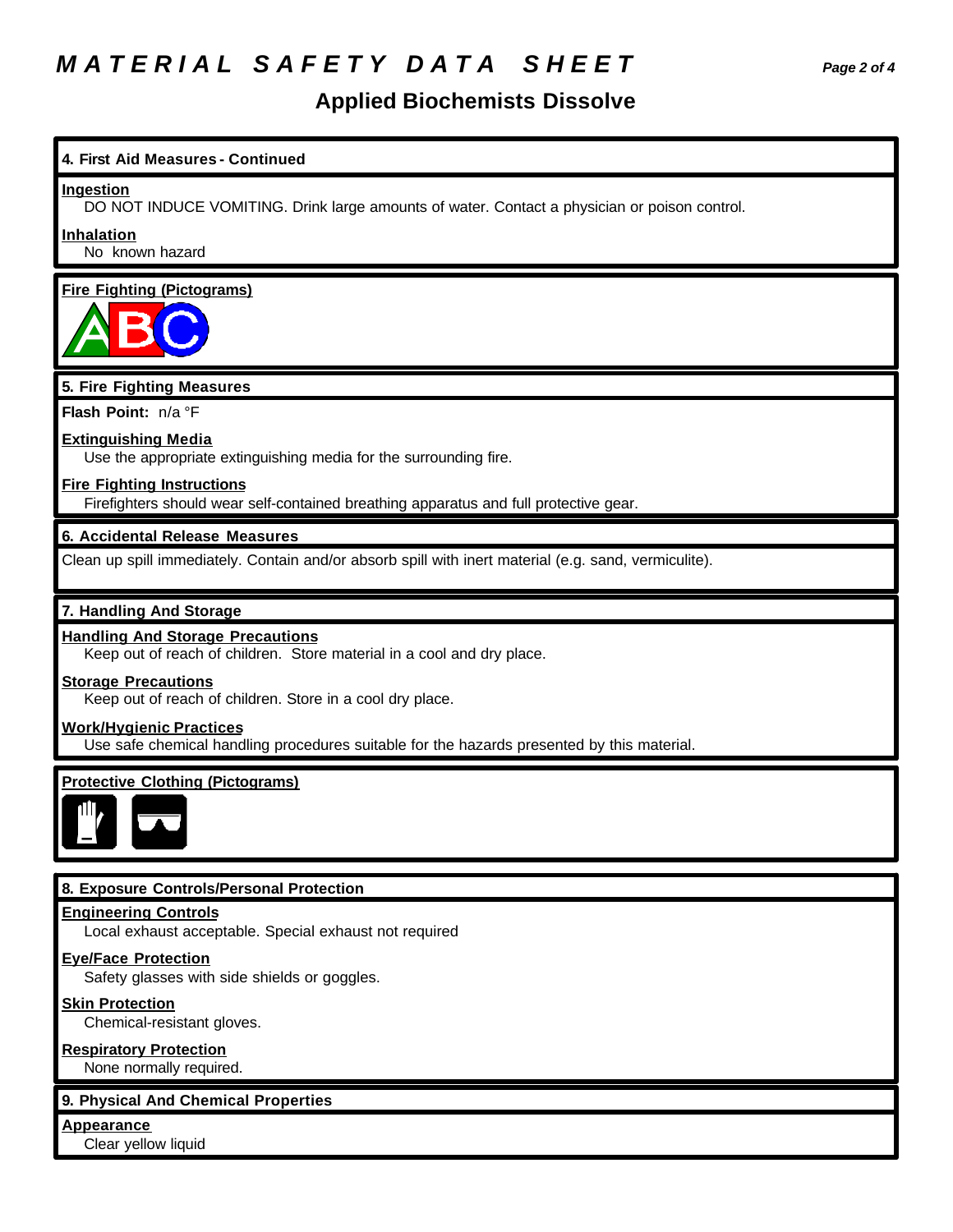# **Applied Biochemists Dissolve**

| 9. Physical And Chemical Properties - Continued                                                                                                                                                                                                                                                                                          |
|------------------------------------------------------------------------------------------------------------------------------------------------------------------------------------------------------------------------------------------------------------------------------------------------------------------------------------------|
| Odor<br>Floral                                                                                                                                                                                                                                                                                                                           |
| <b>Chemical Type: Mixture</b><br><b>Physical State: Liquid</b><br>Melting Point: NOT DETERMINED °F<br>Boiling Point: 212 °F<br>Specific Gravity: 0.99-1.1<br><b>Percent Volitales: Nil</b><br>Packing Density: NOT DETERMINED<br>Vapor Pressure: NOT DETERMINED<br>Vapor Density: >AIR<br>pH Factor: 6-8<br>Solubility: SOLUBLE IN WATER |
| 10. Stability And Reactivity                                                                                                                                                                                                                                                                                                             |
| Stability: Stable<br>Hazardous Polymerization: Will not occur                                                                                                                                                                                                                                                                            |
| <b>Conditions To Avoid (Stability)</b><br>None Known                                                                                                                                                                                                                                                                                     |
| <b>Incompatible Materials</b><br>None known                                                                                                                                                                                                                                                                                              |
|                                                                                                                                                                                                                                                                                                                                          |
| 11. Toxicological Information<br>No Data Available                                                                                                                                                                                                                                                                                       |
| 12. Ecological Information                                                                                                                                                                                                                                                                                                               |
| No Data Available                                                                                                                                                                                                                                                                                                                        |
| 13. Disposal Considerations                                                                                                                                                                                                                                                                                                              |
| Dispose in accordance with applicable federal, state and local government regulations.                                                                                                                                                                                                                                                   |
| 14. Transport Information                                                                                                                                                                                                                                                                                                                |
| <b>Proper Shipping Name</b><br><b>NON REGULATED</b>                                                                                                                                                                                                                                                                                      |
| <b>Hazard Class</b><br><b>NON REGULATED</b>                                                                                                                                                                                                                                                                                              |
| <b>DOT Identification Number</b><br><b>NONE</b>                                                                                                                                                                                                                                                                                          |
| <b>DOT Shipping Label</b><br><b>NOT ASSIGNED</b>                                                                                                                                                                                                                                                                                         |
| 15. Regulatory Information                                                                                                                                                                                                                                                                                                               |